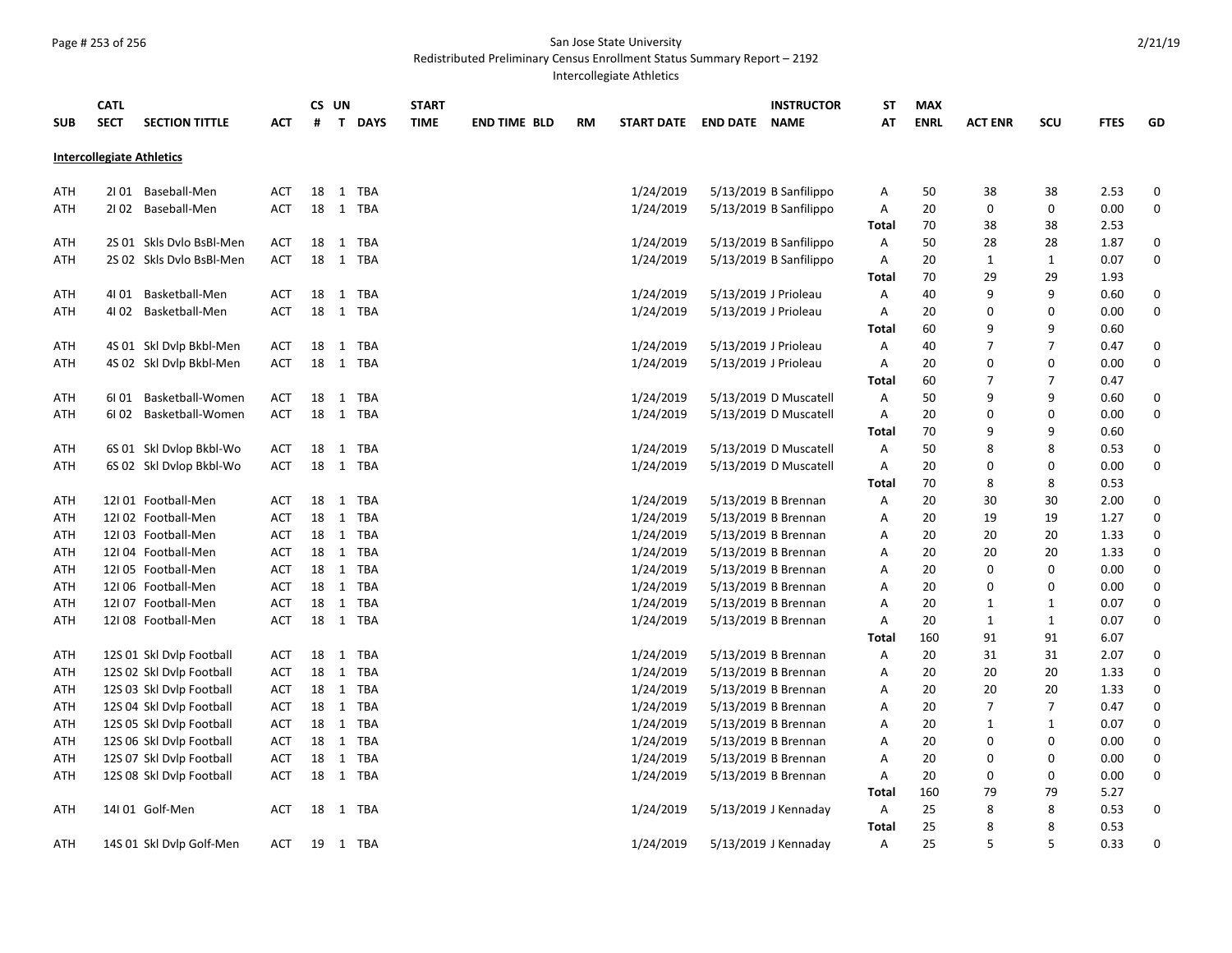## Page # 254 of 256 San Jose State University

Redistributed Preliminary Census Enrollment Status Summary Report – 2192

Intercollegiate Athletics

| <b>SUB</b> | <b>CATL</b><br><b>SECT</b><br><b>SECTION TITTLE</b> | АСТ        | #  | CS UN | T DAYS   | <b>START</b><br><b>TIME</b> | <b>END TIME BLD</b> | <b>RM</b> | START DATE END DATE NAME |                    | <b>INSTRUCTOR</b>      | <b>ST</b><br>AT | <b>MAX</b><br><b>ENRL</b> | <b>ACT ENR</b> | SCU            | <b>FTES</b> | GD |
|------------|-----------------------------------------------------|------------|----|-------|----------|-----------------------------|---------------------|-----------|--------------------------|--------------------|------------------------|-----------------|---------------------------|----------------|----------------|-------------|----|
|            |                                                     |            |    |       |          |                             |                     |           |                          |                    |                        | <b>Total</b>    | 25                        | 5              | 5              | 0.33        |    |
| ATH        | 16I01 Golf-Women                                    | ACT        |    |       | 19 1 TBA |                             |                     |           | 1/24/2019                |                    | 5/13/2019 D Dormann    | Α               | 25                        | 4              | 4              | 0.27        | 0  |
|            |                                                     |            |    |       |          |                             |                     |           |                          |                    |                        | <b>Total</b>    | 25                        | 4              | 4              | 0.27        |    |
| ATH        | 16S 01 Skl Dvlp Golf-Wo                             | ACT        |    |       | 19 1 TBA |                             |                     |           | 1/24/2019                |                    | 5/13/2019 D Dormann    | Α               | 25                        | 2              | $\overline{2}$ | 0.13        | 0  |
|            |                                                     |            |    |       |          |                             |                     |           |                          |                    |                        | <b>Total</b>    | 25                        | $\overline{2}$ | $\overline{2}$ | 0.13        |    |
| ATH        | 20101 Gymnastics-Women                              | ACT        | 19 |       | 1 TBA    |                             |                     |           | 1/24/2019                | 5/13/2019 J Bowers |                        | A               | 50                        | 9              | 9              | 0.60        | 0  |
|            |                                                     |            |    |       |          |                             |                     |           |                          |                    |                        | Total           | 50                        | 9              | 9              | 0.60        |    |
| ATH        | 20S 01 Skls Dvlp Gym-Wo                             | <b>ACT</b> | 19 |       | 1 TBA    |                             |                     |           | 1/24/2019                | 5/13/2019 J Bowers |                        | Α               | 20                        | 3              | 3              | 0.20        | 0  |
|            |                                                     |            |    |       |          |                             |                     |           |                          |                    |                        | <b>Total</b>    | 20                        | 3              | 3              | 0.20        |    |
| ATH        | 26I01 Tennis-Women                                  | ACT        |    |       | 19 1 TBA |                             |                     |           | 1/24/2019                |                    | 5/13/2019 C Skorupka   | A               | 40                        | 3              | 3              | 0.20        | 0  |
|            |                                                     |            |    |       |          |                             |                     |           |                          |                    |                        | <b>Total</b>    | 40                        | 3              | 3              | 0.20        |    |
| ATH        | 26S 01 Skl Dvlp Ten-Wo                              | ACT        | 19 |       | 1 TBA    |                             |                     |           | 1/24/2019                |                    | 5/13/2019 C Skorupka   | Α               | 40                        | $\overline{2}$ | $\overline{2}$ | 0.13        | 0  |
|            |                                                     |            |    |       |          |                             |                     |           |                          |                    |                        | Total           | 40                        | $\overline{2}$ | $\overline{2}$ | 0.13        |    |
| ATH        | 30I 01 Soccer-Men                                   | <b>ACT</b> | 19 |       | 1 TBA    |                             |                     |           | 1/24/2019                | 5/13/2019 S Tobin  |                        | A               | 50                        | 21             | 21             | 1.40        | 0  |
|            |                                                     |            |    |       |          |                             |                     |           |                          |                    |                        | Total           | 50                        | 21             | 21             | 1.40        |    |
| ATH        | 30S 01 Skls Dvlp Soccer                             | <b>ACT</b> | 19 |       | 1 TBA    |                             |                     |           | 1/24/2019                | 5/13/2019 S Tobin  |                        | Α               | 50                        | 16             | 16             | 1.07        | 0  |
|            |                                                     |            |    |       |          |                             |                     |           |                          |                    |                        | Total           | 50                        | 16             | 16             | 1.07        |    |
| ATH        | 32I 01 Softball-Women                               | ACT        |    |       | 18 1 TBA |                             |                     |           | 1/24/2019                | 5/13/2019 C Turner |                        | A               | 50                        | 30             | 30             | 2.00        | 0  |
|            |                                                     |            |    |       |          |                             |                     |           |                          |                    |                        | Total           | 50                        | 30             | 30             | 2.00        |    |
| ATH        | 32S 01 Skl Dvlp Sftbl Wo                            | <b>ACT</b> | 18 |       | 1 TBA    |                             |                     |           | 1/24/2019                | 5/13/2019 C Turner |                        | A               | 50                        | 24             | 24             | 1.60        | 0  |
|            |                                                     |            |    |       |          |                             |                     |           |                          |                    |                        | <b>Total</b>    | 50                        | 24             | 24             | 1.60        |    |
| ATH        | 34101 Swimming-Women                                | ACT        | 19 |       | 1 TBA    |                             |                     |           | 1/24/2019                |                    | 5/13/2019 S Hopkins    | A               | 50                        | 17             | 17             | 1.13        | 0  |
|            |                                                     |            |    |       |          |                             |                     |           |                          |                    |                        | Total           | 50                        | 17             | 17             | 1.13        |    |
| ATH        | 34S 01 Skl Dvlp Swim-Wo                             | <b>ACT</b> | 19 |       | 1 TBA    |                             |                     |           | 1/24/2019                |                    | 5/13/2019 S Hopkins    | A               | 50                        | 4              | $\overline{4}$ | 0.27        | 0  |
|            |                                                     |            |    |       |          |                             |                     |           |                          |                    |                        | <b>Total</b>    | 50                        | 4              | 4              | 0.27        |    |
| ATH        | 36I 01 Volleyball-Women                             | ACT        | 18 |       | 1 TBA    |                             |                     |           | 1/24/2019                |                    | 5/13/2019 J Shepardson | A               | 50                        | 12             | 12             | 0.80        | 0  |
|            |                                                     |            |    |       |          |                             |                     |           |                          |                    |                        | Total           | 50                        | 12             | 12             | 0.80        |    |
| ATH        | 36S 01 Skls Dvlp Vlybl-Wo                           | <b>ACT</b> | 18 |       | 1 TBA    |                             |                     |           | 1/24/2019                |                    | 5/13/2019 J Shepardson | A               | 20                        | 8              | 8              | 0.53        | 0  |
|            |                                                     |            |    |       |          |                             |                     |           |                          |                    |                        | <b>Total</b>    | 20                        | 8              | 8              | 0.53        |    |
| ATH        | 42101 Cross Country Wmn                             | ACT        |    |       | 18 1 TBA |                             |                     |           | 1/24/2019                |                    | 5/13/2019 K Reimer     | A               | 30                        | 14             | 14             | 0.93        | 0  |
|            |                                                     |            |    |       |          |                             |                     |           |                          |                    |                        | <b>Total</b>    | 30                        | 14             | 14             | 0.93        |    |
| ATH        | 42S 01 Skls Dvlp Crs Ctry                           | ACT        | 18 |       | 1 TBA    |                             |                     |           | 1/24/2019                | 5/13/2019 K Reimer |                        | Α               | 30                        | 9              | 9              | 0.60        | 0  |
|            |                                                     |            |    |       |          |                             |                     |           |                          |                    |                        | Total           | 30                        | 9              | 9              | 0.60        |    |
| ATH        | 44I 01 Soccer Women                                 | <b>ACT</b> | 18 |       | 1 TBA    |                             |                     |           | 1/24/2019                |                    | 5/13/2019 L Hanson     | Α               | 30                        | 20             | 20             | 1.33        | 0  |
|            |                                                     |            |    |       |          |                             |                     |           |                          |                    |                        | Total           | 30                        | 20             | 20             | 1.33        |    |
| ATH        | 44S 01 Skls Dvlp Soccer W                           | <b>ACT</b> | 18 |       | 1 TBA    |                             |                     |           | 1/24/2019                |                    | 5/13/2019 L Hanson     | Α               | 30                        | 9              | 9              | 0.60        | 0  |
|            |                                                     |            |    |       |          |                             |                     |           |                          |                    |                        | Total           | 30                        | 9              | 9              | 0.60        |    |
| ATH        | 46101 Water Polo Women                              | ACT        |    |       | 18 1 TBA |                             |                     |           | 1/24/2019                | 5/13/2019 G Sarusi |                        | Α               | 30                        | 18             | 18             | 1.20        | 0  |
|            |                                                     |            |    |       |          |                             |                     |           |                          |                    |                        | <b>Total</b>    | 30                        | 18             | 18             | 1.20        |    |
| ATH        | 46S 01 Skls Dvlp Wtr Plo                            | <b>ACT</b> | 18 |       | 1 TBA    |                             |                     |           | 1/24/2019                | 5/13/2019 G Sarusi |                        | A               | 30                        | 15             | 15             | 1.00        | 0  |
|            |                                                     |            |    |       |          |                             |                     |           |                          |                    |                        | <b>Total</b>    | 30                        | 15             | 15             | 1.00        |    |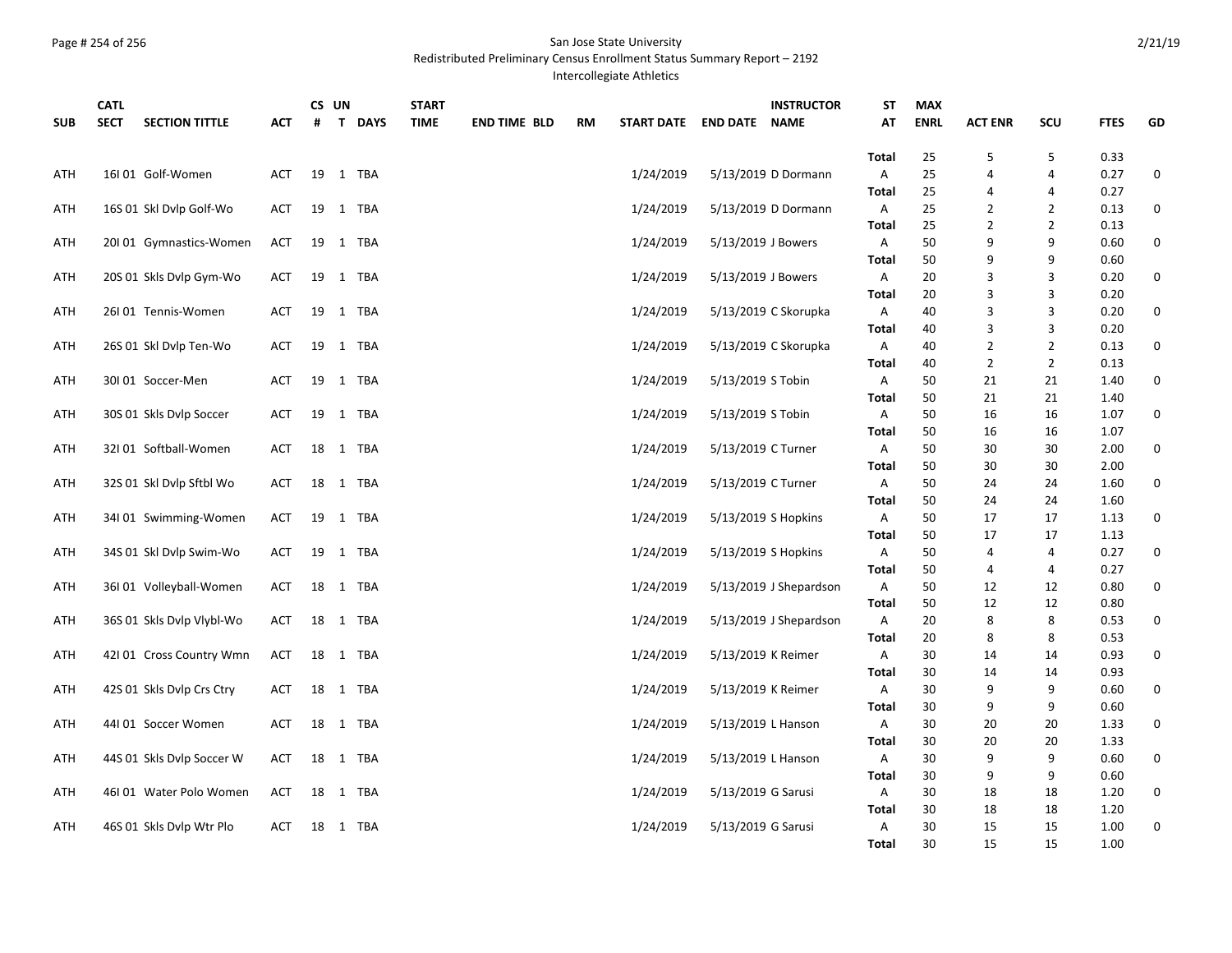## Page # 255 of 256 San Jose State University

Redistributed Preliminary Census Enrollment Status Summary Report – 2192

Intercollegiate Athletics

|            | <b>CATL</b> |                           |              |   | CS UN |             | <b>START</b> |                     |    |                   |                  | <b>INSTRUCTOR</b>                      | ST    | <b>MAX</b>  |                |            |             |                         |
|------------|-------------|---------------------------|--------------|---|-------|-------------|--------------|---------------------|----|-------------------|------------------|----------------------------------------|-------|-------------|----------------|------------|-------------|-------------------------|
| <b>SUB</b> | <b>SECT</b> | <b>SECTION TITTLE</b>     | ACT          | # |       | <b>DAYS</b> | TIME         | <b>END TIME BLD</b> | RM | <b>START DATE</b> | <b>END DATE</b>  | <b>NAME</b>                            | AT    | <b>ENRL</b> | <b>ACT ENR</b> | <b>SCU</b> | <b>FTES</b> | - GD                    |
| ATH        |             | 48101 Cross Country Men   | ACT 18 1 TBA |   |       |             |              |                     |    | 1/24/2019         | 5/13/2019 B Wick |                                        | A     | 20          | 8              | 8          | 0.53        | $\overline{\mathbf{0}}$ |
|            |             |                           |              |   |       |             |              |                     |    |                   |                  |                                        | Total | -20         | 8              |            | 0.53        |                         |
| ATH        |             | 48S 01 Skls Dvlp Crs Ctry | ACT 18 1 TBA |   |       |             |              |                     |    | 1/24/2019         | 5/13/2019 B Wick |                                        | A     | -20         | 4              |            | 0.27        | $\overline{0}$          |
|            |             |                           |              |   |       |             |              |                     |    |                   |                  |                                        |       | 20          | 4              |            | 0.27        |                         |
|            |             |                           |              |   |       |             |              |                     |    |                   |                  | <b>Intercollegiate Athletics Total</b> |       | 1560        | 535            | 535        | 35.67       |                         |